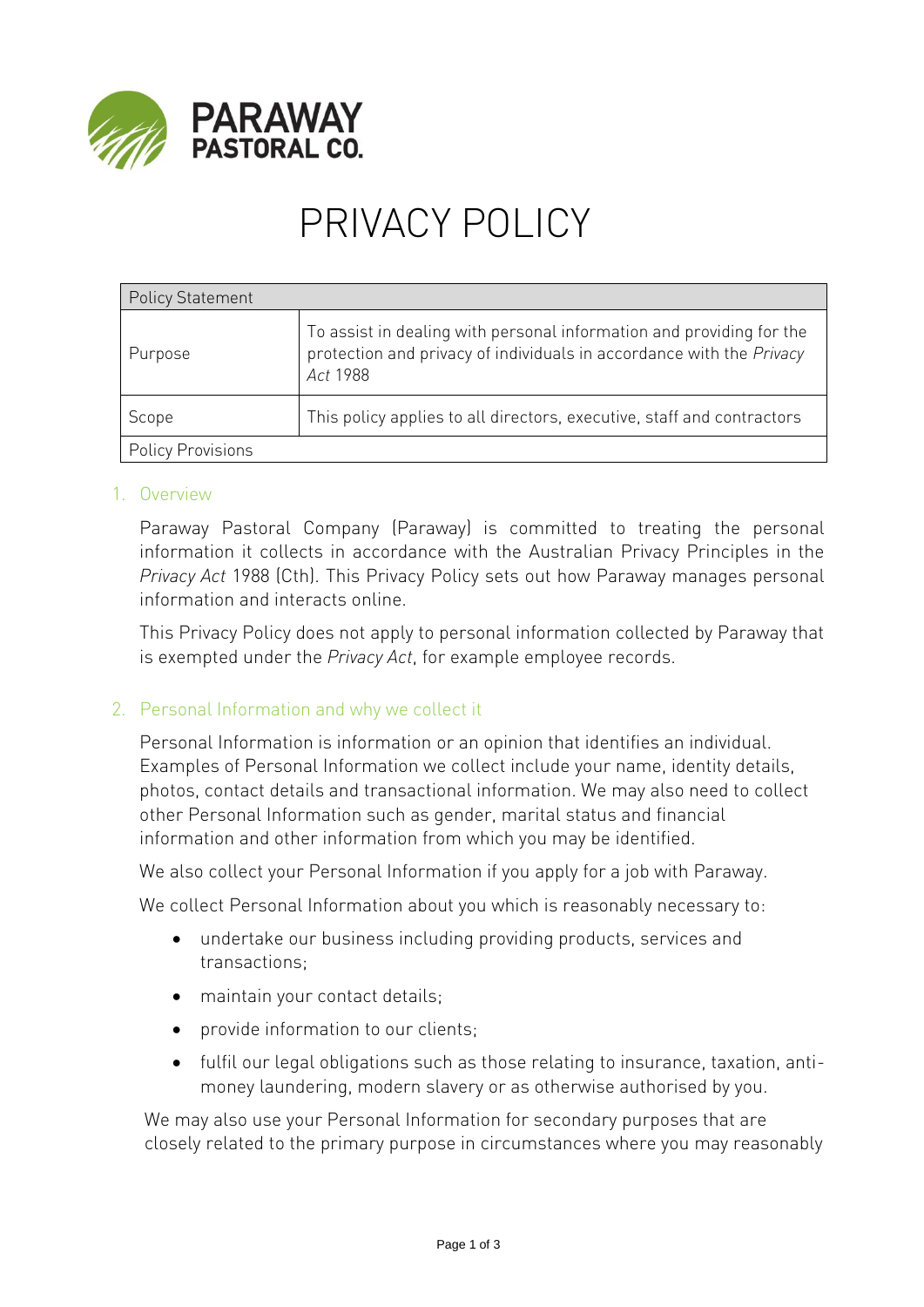

expect use or disclosure such as to comply with orders from a court or tribunal or other enforcement related activities.

## 3. Sensitive information

Sensitive Information is defined in the *Privacy Act* to include information or opinion about such things as an individual's race, political or religious beliefs, sexual orientation and sexual life, criminal convictions, biometric or health information, membership of professional or trade associations or unions or information about your affiliation with certain organisations such as professional associations.

Generally we do not collect sensitive information about you unless required or permitted by law or where you consent for us to do so.

#### 4. How we store your information

Your Personal Information may be kept in physical and electronic records at locations owned and operated by Paraway and the premises of our service providers. This may include storage in the cloud and may mean the information is stored outside Australia. We take steps to store your Personal Information in a manner that reasonably protects it from misuse and loss and from unauthorised access, modification or disclosure.

#### 5. Disclosure of Personal Information

Your Personal Information may be disclosed within and outside Paraway:

- to service providers who provide services to Paraway in connection with our business (including accounting, banking, legal, insurance, investigation, identity verification, website and technology services);
- to comply with any legal or regulatory obligations;
- to third parties where you consent to the use or disclosure.

#### 6. Privacy on our websites

When you visit Paraway's websites we may use cookies and other web browser technologies to collect information such as the server your computer is logged into, your browser type and your IP address. We may also derive the location associated with the IP address.